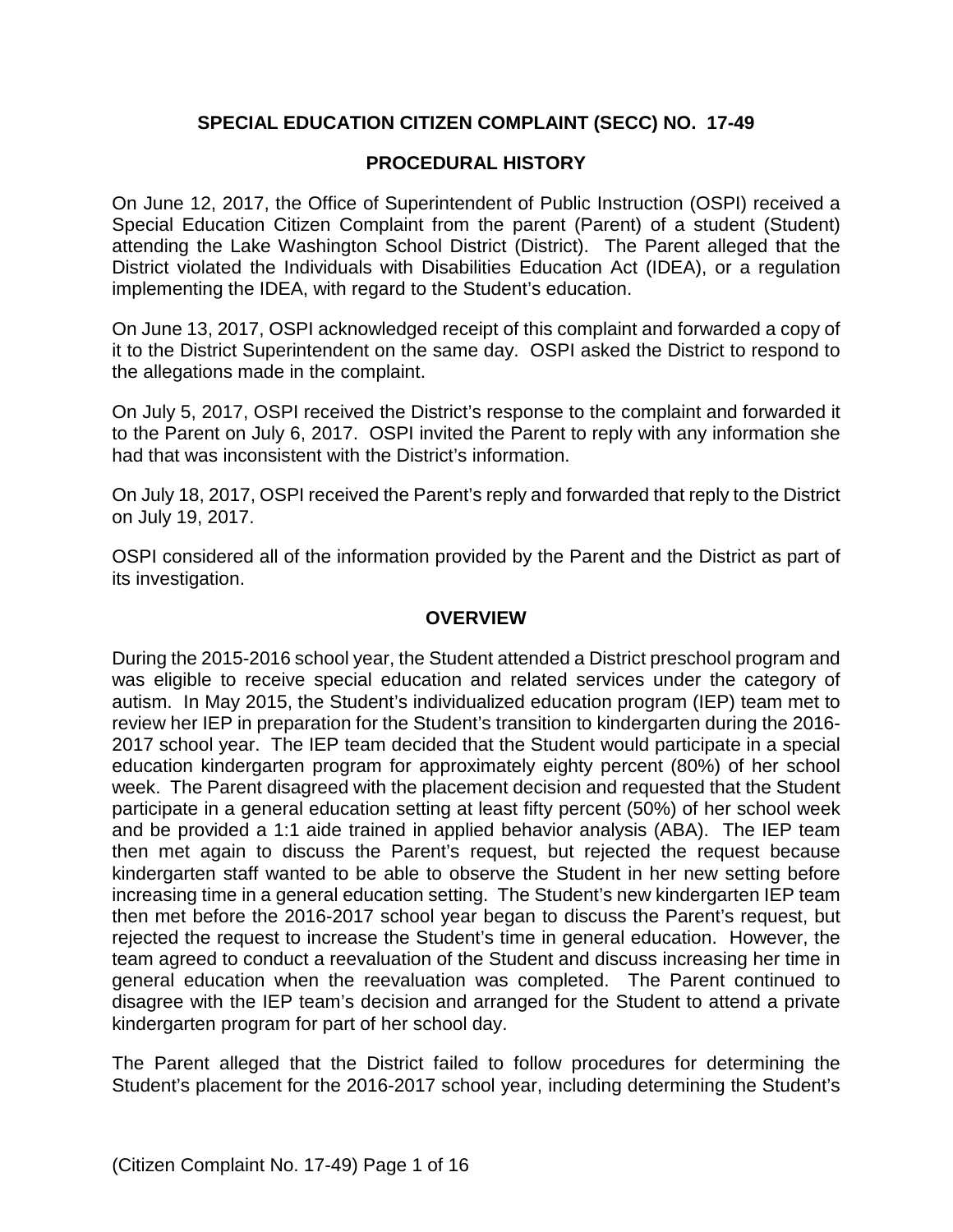least restrictive environment, in accordance with WAC 392-172A-02060. The District denied the allegation.

#### **ISSUE**

1. Did the District follow procedures for determining the Student's placement for the 2016-2017 school year, including determining the Student's least restrictive environment, in accordance with WAC 392-172A-02060?

# **LEGAL STANDARDS**

Placements: When determining the educational placement of a student eligible for special education, including a preschool student, the placement decision shall be determined annually and made by a group of persons, including the parents, and other persons knowledgeable about the student, the evaluation data, and the placement options. The selection of the appropriate placement for each student shall be based upon: (a) The student's IEP; (b) The least restrictive environment requirements contained in WAC 392- 172A-02050 through 392-172A-02070, including this section; (c) The placement option(s) that provides a reasonably high probability of assisting the student to attain his or her annual goals; and (d) A consideration of any potential harmful effect on the student or on the quality of services which he or she needs. Unless the IEP of a student requires some other arrangement, the student shall be educated in the school that he or she would attend if nondisabled. In the event the student needs other arrangements, placement shall be as close as possible to the student's home. A student shall not be removed from education in age-appropriate general classrooms solely because of needed modifications in the general education curriculum. RCW 28A.155.090(7) and 42 U.S.C. 1400 et. seq., § 392-172A-02060.

Least Restrictive Environment: School districts shall ensure that the provision of services to each student eligible for special education, including preschool students and students in public or private institutions or other care facilities, shall be provided: to the maximum extent appropriate in the general education environment with students who are nondisabled; and special classes, separate schooling or other removal of students eligible for special education from the general educational environment occurs only if the nature or severity of the disability is such that education in general education classes with the use of supplementary aids and services cannot be achieved satisfactorily. 34 CFR §300.114; WAC 392-172A-02050.

Continuum of Alternative Placement Options: Each school district must ensure that a continuum of alternative placements is available to meet the needs of students eligible for special education and related services. That continuum is required to include instruction in general classes, special classes, special schools, home instruction, and instruction in hospitals and institutions. When necessary, the district must also provide for supplementary services such as resource room or itinerant instruction in conjunction with general classroom placement. 34 CFR §300.115; WAC 392-172A-02055.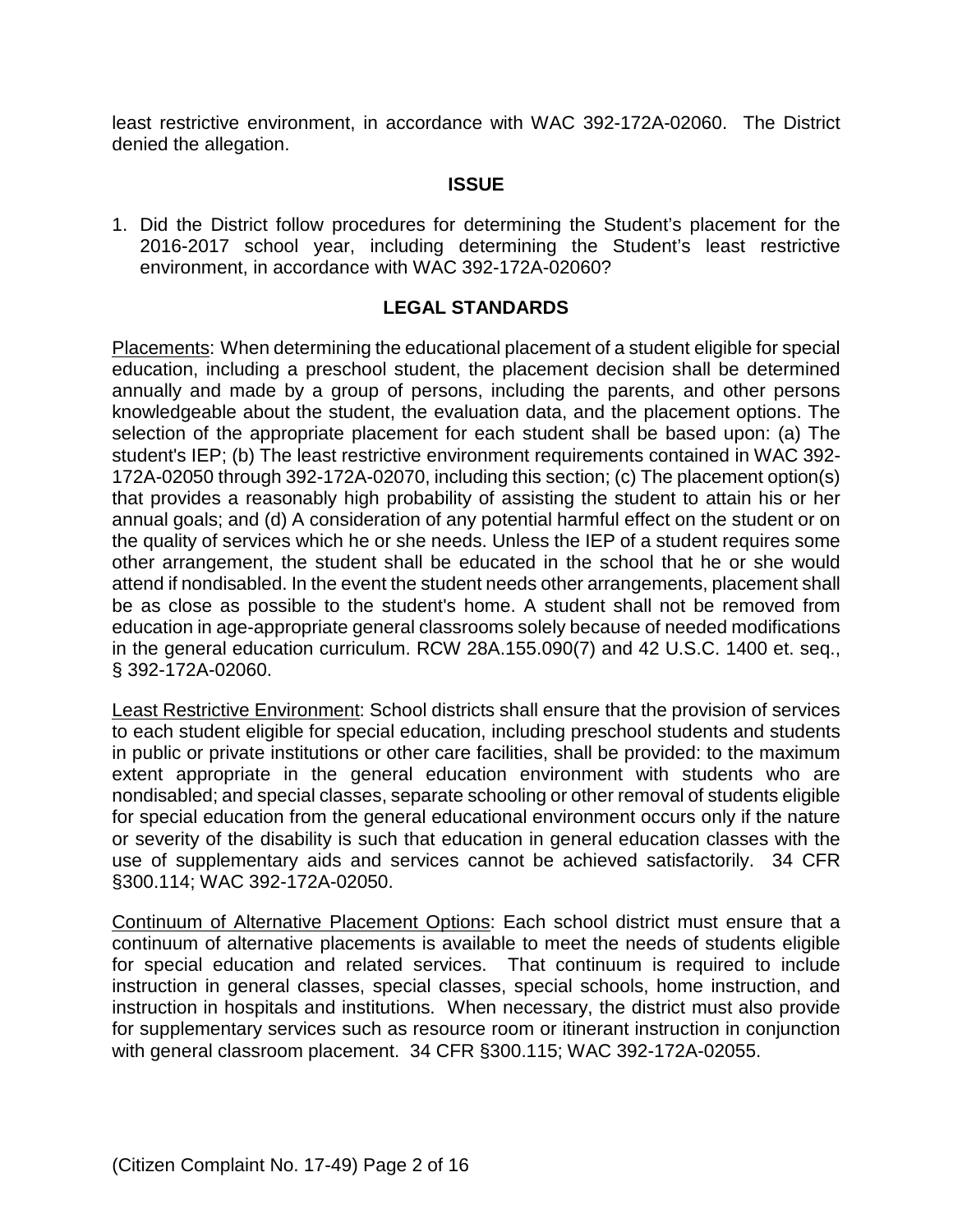# **FINDINGS OF FACT**

# **2015-2016 School Year**

- 1. During the 2015-2016 school year, the Student attended a District preschool program and was eligible to receive special education and related services under the category of developmental delay.
- 2. On September 29, 2015, the District completed a reevaluation of the Student in the area of "sensory." Based on the results of the reevaluation, the Student's evaluation group changed the Student's eligibility category from developmental delay to autism. The evaluation report recommended that the Student continue to receive specially designed instruction in the areas of vision, communication, adaptive skills, social/emotional, cognitive/pre-academics, and gross motor. The report also recommended the Student continue to receive orientation and mobility as a related service, and recommended the addition of occupational therapy for sensory support as a related service.
- 3. In November 2015, the Student's individualized education program (IEP) program team developed her annual IEP. The November 2015 IEP included annual goals, including goals in language, vision, social, cognitive/pre-academics, adaptive, physical therapy, and vision/mobility. The IEP provided for specially designed instruction and related services in a special education preschool program.
- 4. On May 25, 2016, the Student's IEP team, including the Parent, met to discuss the Student's transition to kindergarten during the 2016-2017 school year, and amended the Student's November 2015 IEP. The amended IEP stated that from May 30 – July 31, 2016, the Student would receive 1,230 minutes of services per week and spend .04% of her school day in a general education setting. The IEP also stated that from August 2016 through November 2, 2016, the Student would attend school 1,740 minutes per week, and spend 20.4% of her school week in a general education setting. The IEP stated that the Student would "participate in a small, structured classroom (learning center) that has a high adult-to-student ratio. [The Student] will participate with typical peers for approximately 90 minutes each school day. [The Student] can participate in all extra-curricular activities."
- 5. On May 30, 2016, the District issued a prior written notice, proposing to initiate changes made in the Student's amended IEP. The notice stated that the Parent would like to see the Student participate in a general education classroom for at least 50% of her day, including academic times, and not only during lunch and recess, and that the Parent would like the Student to have a 1:1 paraeducator, specifically trained in applied behavior analysis (ABA), to support her in a general education classroom. The notice also stated:

The reasons [the District] rejected those options were: [special education teacher] explained that she would like to get to know the student and her skills at the beginning of next year to help her find the best fit in the general classrooms. It was discussed that a late October [2016] meeting would be a good time to further discuss the best fit for the Student's inclusion in general education, as her teacher would better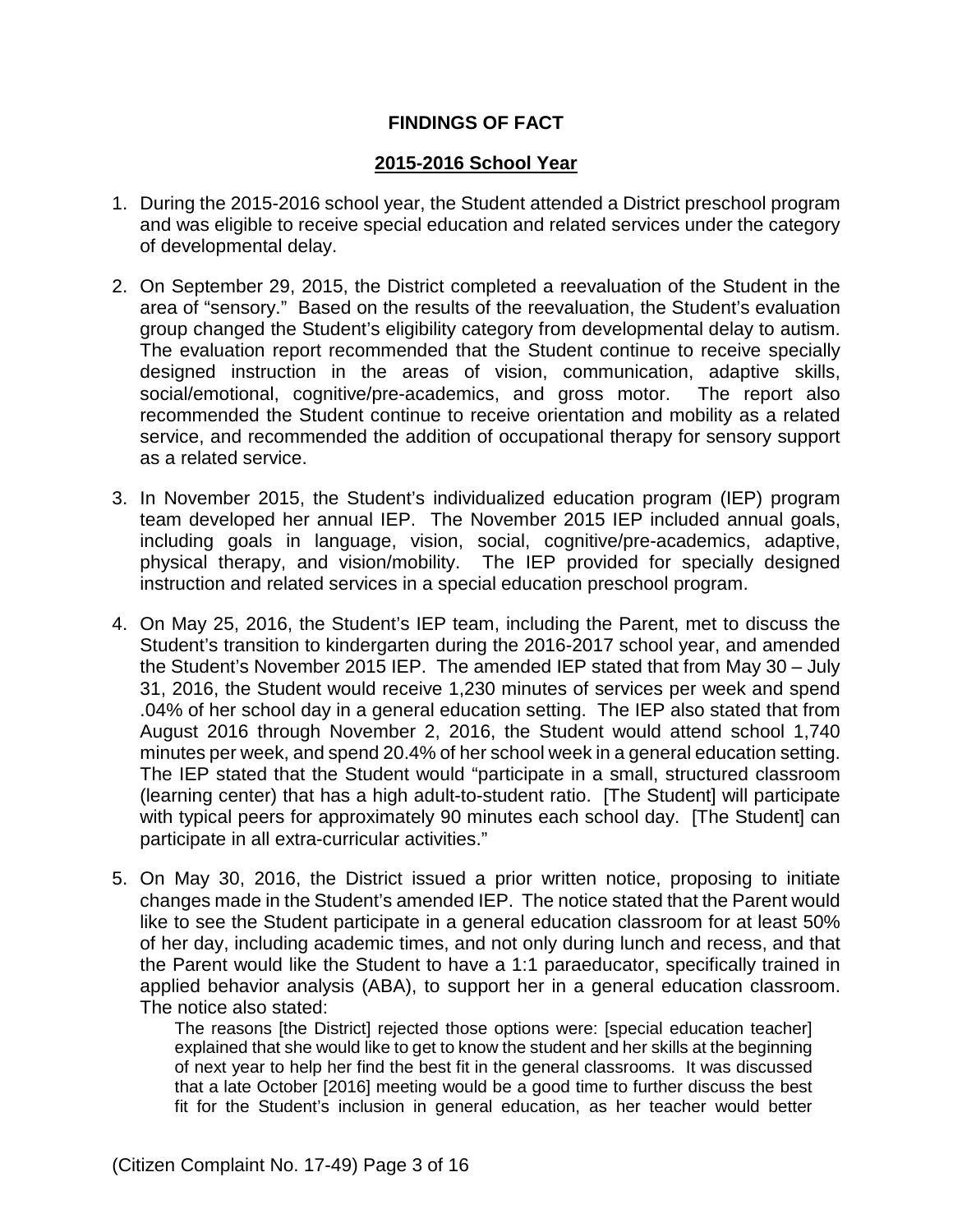understand her strengths and areas where she needs support in the general classroom at that point. It was proposed that the Student start school in September, participating with typically developing peers during recess and lunch, and that she spend 30 minutes in general education classes for specially designed instruction in cognitive [skills] and 30 minutes in the general education class for specially designed instruction in social [skills].

- 6. On May 31, 2016, the kindergarten special education teacher, from the elementary school the Student would attend during the 2016-2017 school year, emailed the Parent, copying the Student's preschool special education teacher. The kindergarten teacher stated that she had been able to observe the Student in her morning autism class, recess, motor room, and afternoon circle<sup>1</sup>. The kindergarten teacher stated that she would love to have the Student participate in a 30-minute general education academic session where she could work on taking direction in a large whole group environment, and a 30-minute afternoon social group where she could practice socializing and making friends. The kindergarten teacher also stated, "This would be our starting place and we would adjust her time and programming […] depending on her needs. She will also have lunch and recess with her general education class. […] Her total time in general education will be two hours […] this time will grow as she grows." The Parent responded and stated that adding some general education time to the IEP was a "step in the right direction".
- 7. On June 1, 2016, the preschool special education teacher emailed the Parent and stated that she was finishing up the Student's IEP and wanted to see if what she had written in the prior written notice adequately reflected the Parent's thoughts regarding her points of disagreement. The preschool special education teacher stated in her email (in relevant part):

The Parent would like to see the Student participate in the general education classroom for 180 minutes per day, including academic times, not just lunch and recess. She would like the Student to have a 1:1 paraeducator to support her in a general education classroom. It was discussed that the Student's three-year evaluation, due by December 5, 2016, and the Student's annual IEP review, due by November 2, 2016, should be combined and held at the end of October. The meeting for these two events would be a good time to further discuss the best fit for the Student's inclusion in general education, as the kindergarten special education teacher would better understand the Student's strengths and areas where she needs support in the general education classroom at this point. The Parent preferred that the LRE state that the student would spend at least 180 minutes per day as opposed to approximately 90 minutes per day in a general education classroom and with typically developing peers.

In response, the Parent stated that she was putting together a letter with the recommendations from the Student's private evaluations that she wanted added to the file with the Student's IEP. The Parent also stated she would like to share her letter "All the way up the chain" and wanted to know what the director of special education thinks about these issues. The Parent further stated that she would love it if the Student could attend the District elementary school, and stated that she really

l

<sup>&</sup>lt;sup>1</sup> The date of this observation is not clear from the email.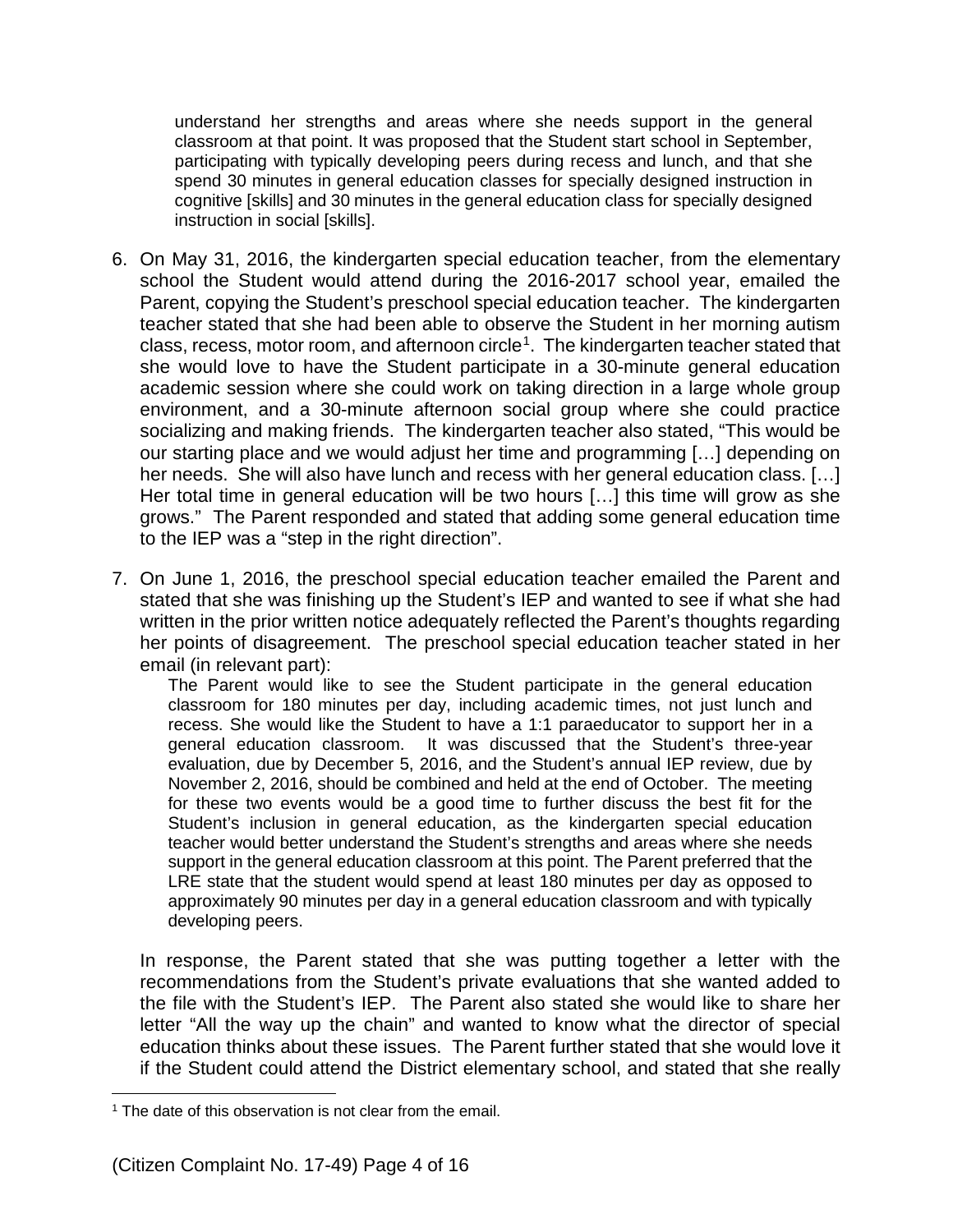enjoyed speaking with the kindergarten special education teacher on [May 27, 2016], and that the kindergarten teacher had shared some awesome ideas on how to help the Student socialize with girls, as she would be the only girl, and only kindergartener, in a class of boys with autism. The Parent also stated that she needed everything documented in the IEP, and that she was still looking at other places that offered halfday kindergarten, stating, "[P]erhaps we can split the day with [the Student] doing general education off site and special education at the District elementary school."

- 8. The Parent then sent a second email, stating that she would like the Student to participate in general education for at least 50% of the time with ABA support<sup>2</sup>. The Parent stated, "I realize ABA support doesn't exist right now, and since both ABA and inclusion are recommendations made by the [private evaluation report] I'd love to hear [the director of special education's] ideas on those recommendations and the timeline for implementing them."
- 9. On June 2, 2016, the Parent sent a letter to the District director of special education in which she introduced the Student and described the Student's albinism and autism. The Parent also shared statements provided by private evaluators working with the Student, which stated (in relevant part):
	- Applied behavioral analysis (ABA) services are ordered at this time, given the adverse impact of [the Student's] behaviors and core impairments. There is no equally effective alternative available for reducing severe interfering or disruptive behaviors and increasing pro-social behaviors, and achieving desired behaviors and improvements in functioning. ABA services are reasonably expected to result in a measurable improvement in [the Student's] skills and behaviors
	- An important element in the Student's IEP moving forward will be the need to maximize interaction with typically developing peers
	- The Student may benefit from participating in a social skills group to help her acquire the necessary skills to appropriately interact with typically developing peers. Her school program should proactively provide opportunities to interact with children who do not have social-communication delays, so that [Student] can experience age appropriate social interactions with age appropriate social role models
- 10.On June 7, 2016, the Parent emailed the District members of the Student's IEP team and stated (in relevant part):

We had an IEP meeting for [the Student] about two weeks ago, and I have a dissenting opinion about the least restrictive environment (LRE). Her transition to kindergarten shows her with 80% of her time in special education and only 20% in general education…[Physical therapist name omitted], [the Student] was also removed from general physical education (PE), which might have been a good way to get more time in general education.

11.On June 8, 2016, the District physical therapist responded to the Parent, via email, and stated that the Student's PE may have been marked as special education because the learning center classroom got its own PE time for two classes a week.

l

<sup>&</sup>lt;sup>2</sup> The Parent references "ABA support" throughout the complaint; OSPI understands the Parent's use of "ABA support" to be synonymous with 1:1 paraeducator support in the kindergarten setting at the District elementary school.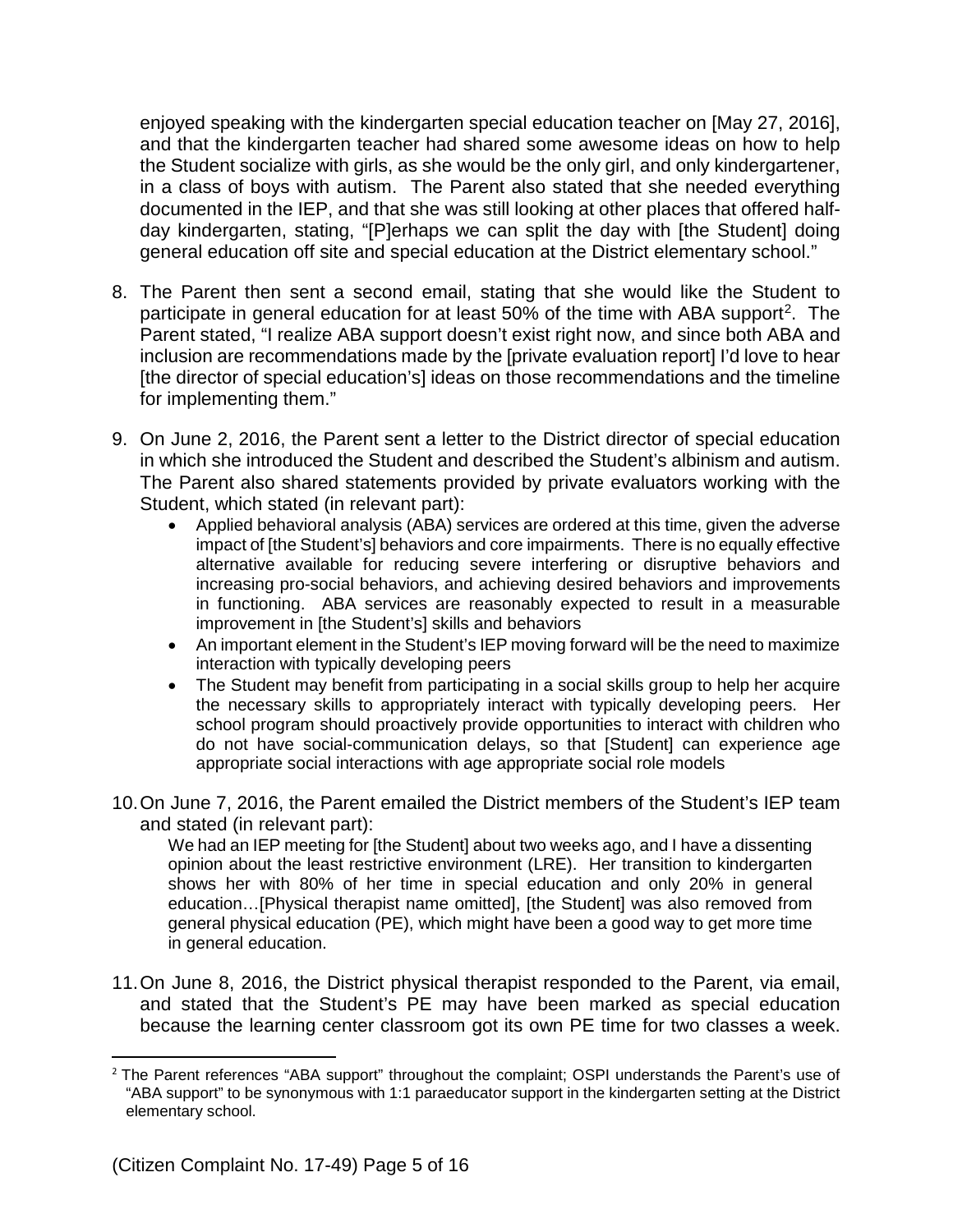The physical therapist also stated that sometimes the District had students participate in special education PE and general education PE, depending on the student's individual needs. The physical therapist further stated that she knew the Student could handle general education PE, even though she was not sure how she would do with the large group in the loud gym, but that it was definitely worth a try.

- 12.On June 14, 2016, the Parent wrote a letter to the District members of the Student's IEP team, stating that the Student's time in general education could be increased with proper supports. The letter also stated (in relevant part):
	- In [the Student's] current preschool schedule, she typically participates in general education for more than half of her day
	- The ratio of her placement is approximately 45% special education and 55% general education with an ABA therapist
	- [The Student] has been successful in increasing her social interaction with exposure to typically developing peers
	- [Parent] wants to design a similar level of exposure to typically developing peers as she enters kindergarten, then take data over the first few months and reassess the amount of general education from which [the Student] would benefit, and how to maximize that time so she can progress throughout the year
	- Start with the presumption that more time in general education is better than less

Regarding the District's refusal to place the Student in general education 50% of the time with a 1:1 paraeducator:

- By rejecting the Parent's request for 50% time in general education because the kindergarten teacher needs to first 'get to know' the Student before making a decision is an administrative convenience and is not an allowable reason for rejection
- Waiting until October 2016 to discuss the Student's "best fit for inclusion in general education," wastes time and ignores the fact that the Student has a right to the maximum inclusion possible as of the first day of school
- General education lunch ignores the Student's sensory needs, since she cannot handle loud noises and chaos, and will not eat under those circumstances, thus she will not receive any educational benefit from general education lunch

[The Parent] requests the following counterproposal be implemented:

- Student be allowed 50% placement in general education, with a 1:1 ABA therapist supervised by [a Board Certified Behavior Analyst] BCBA
- Given Student's strengths in art and the potential for a good outcome with manipulative based academics such as math we request that she be present for those times, as well as the beginning of the day or beginning of the second half of the day, recess, and free play with in the classroom
- The schedule of the general education classroom be modified such that the student has as few transitions as possible, due to her difficulty with transitions.
- The strongly recommended general education schedule should be inserted into the IEP, understanding that it will not be finalized until the next IEP meeting with the new kindergarten team
- That a new IEP meeting be called with the kindergarten team to finalize the schedule and supports as early as possible in August 2016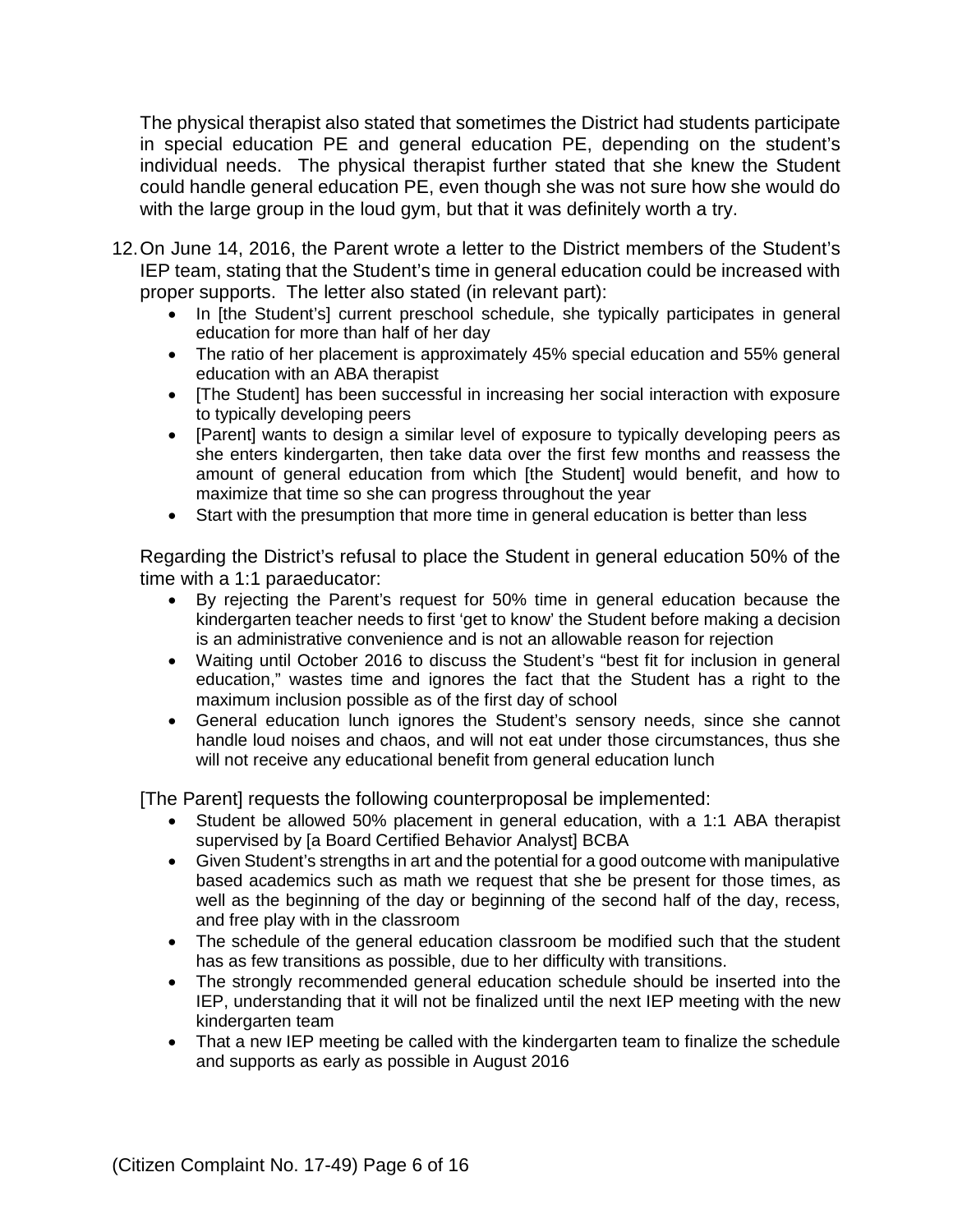- That they strongly recommend a general education schedule be communicated to the kindergarten principal, teachers, and specialists as soon as possible, so that they can use it to inform their scheduling decisions
- 13.On June 15, 2016, the Student's IEP team, including the Parent, met to discuss the Parent's concerns. At the meeting, the Parent provided the District team members with a copy of her June 14, 2016 letter. The IEP team agreed to further amend the Student's November 2016 IEP to add a vision goal, and to increase the amount of specially designed instruction the Student would receive in the area of vision from 30 minutes/2 times weekly, to 30 minutes/3 times weekly in a general education setting. The amended IEP stated that from August 2016 through November 2, 2016, the Student would spend 27.3% of her school week in a general education setting.
- 14.On June 16, 2016, the Parent emailed the District director of special education and stated that the IEP team held a meeting, as the director had suggested, but the IEP team was not able to make progress and the IEP team did not consider the Parent's input or the results of the Student's private evaluations. The Parent stated that the Student's preschool experience and the private evaluation were disregarded in favor of waiting and taking more data during the first part of the kindergarten year. The Parent requested a meeting with the director of special education to discuss her concerns. In response, the director stated that although neither he, nor the assistant director, could make placement decisions, they would be happy to meet with the Parent.
- 15.On June 18, 2016, the District issued a prior written notice, proposing to initiate the Student's June 2016 IEP amendment. The notice stated that an IEP meeting was held to review current present levels and to update goals and services for the kindergarten setting based on team recommendations. The notice stated that the following changes were made to the IEP:
	- Update present levels of performance
	- Added a new vision goal
	- Vision service time and location of vision and occupational therapy modified

The notice also stated that the following requests were refused:

- To increase service time in general education to 50%
- To provide a 1:1 ABA therapist, supervised by a BCBA

The notice stated the reason the District refused to take these actions was "[B]ased on team review of Student needs as outlined in current evaluation, and the lack of data in the general education setting." The notice also stated that due to the Parent's stated disagreement with elements of the IEP related to the least restrictive environment, the Parent asked that the team consider the options as outlined in her letter, dated June 14, 2016, which she provided to the IEP team during the June 15, 2016 meeting. The notice stated the reasons the District rejected those options were:

The team at the District elementary school has not had the opportunity to work with the Student to assess her needs in order to develop the best plan to support her in general education. Further, the participation of the Student's general education teacher at the district elementary school is necessary in order to review the schedule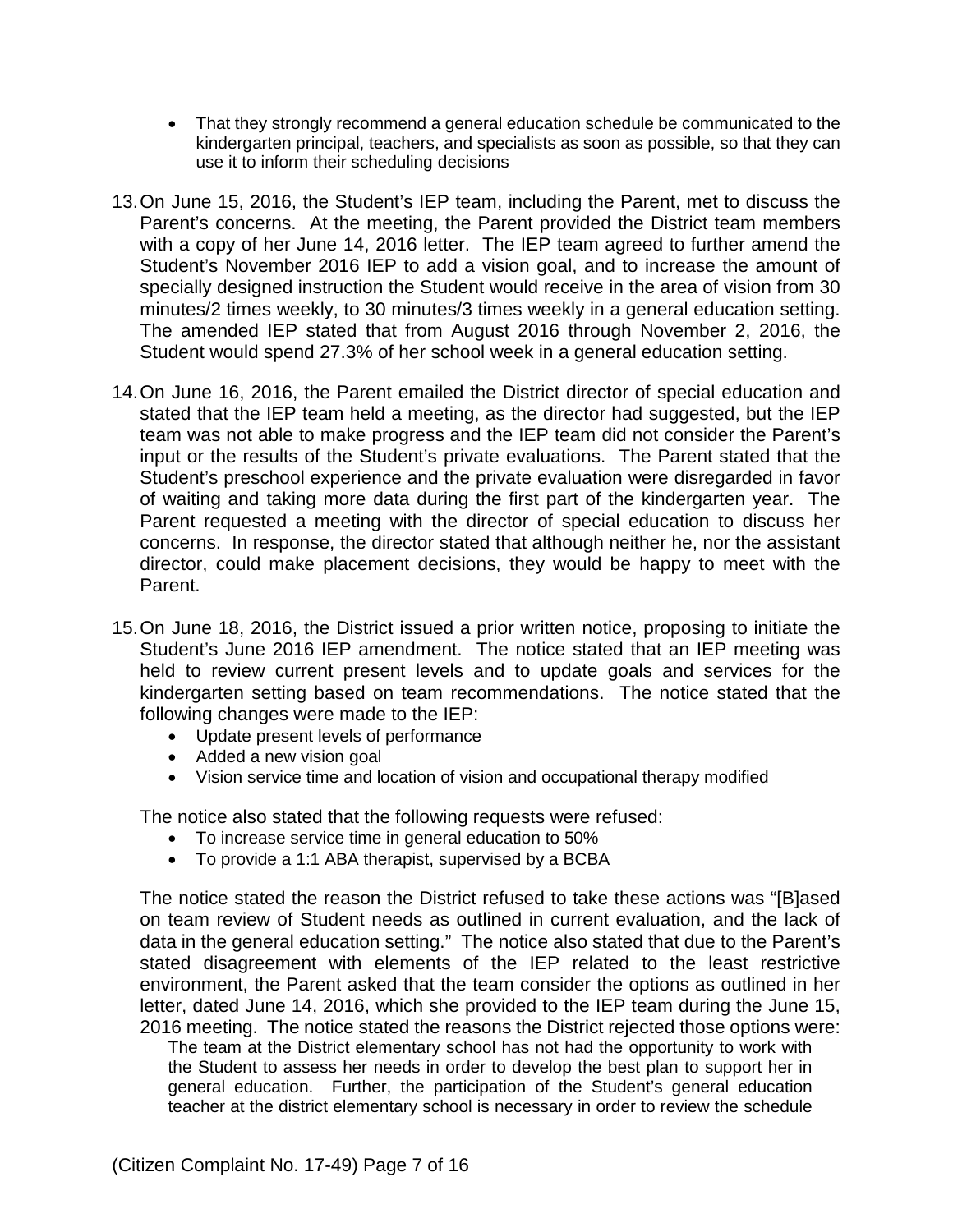of daily activities to suggest the optimum times for the Student to receive instruction in the general education classroom to support her growth, independence, and progress. 1:1 support was rejected, as it is the most restrictive level of service, and the data needed to address the request would need to be collected by the district elementary school special-education team.

16.The District's 2015-2016 school year ended on June 15, 2016.

#### **Summer 2016**

- 17.On August 24, 2016, the kindergarten special education teacher emailed the Parent to set up a time for the Parent, the kindergarten special education teacher, and the kindergarten general education teacher to meet, prior to the start of school. The Parent and the teacher exchanged possible meeting dates.
- 18.On August 26, 2016, the Parent emailed the kindergarten special education teacher and stated that the Student's kindergarten schedule may need to be a half day if the District could not provide the general education time the Parent had requested at the District elementary school.
- 19.August 26-29, 2016, the kindergarten special education teacher and the Parent exchanged emails in attempts to schedule two meetings. The first meeting, which would include the kindergarten special education and general education teachers, and the Parent, would be to discuss the Student's schedule and any Student progress or challenges the Parent observed over the summer. The second meeting would be an IEP meeting.
- 20.On August 29, 2016, the kindergarten special education teacher emailed the Parent and stated that she would email the Student's kindergarten schedule to the Parent by August 31, 2016, to help the Parent make her decision [regarding half-day attendance]. The Parent responded the same day and stated:

I am a little confused. When we met on June 15, we agreed to discuss expanding [the Student's] involvement with general education at an IEP meeting [with the Student's new kindergarten IEP team] the week before school starts. I talked to [director of special education] and [assistant director of education] again on August 10, and they echoed that, saying they could not change the 80/20 [placement] and it was based on the recommendation of the sending team, but the receiving team could view it differently. It seems premature to make a scheduling decision before the IEP meeting.

21.On August 31, 2016, the special education teacher emailed the Parent a copy of the District's proposed kindergarten schedule for the Student. The special education teacher also stated:

The schedule is created to align with the recommendations of the sending preschool team. Before working with the Student, the District elementary school, receiving team does not have reason to forgo the recommendations of the sending team. What we can do is adjust the service minutes to reflect the nuances in scheduling what simply could not be accounted for before the full District elementary school schedule had been put together. For example, the Student will spend 20 minutes in her general education class for morning calendar as well as 20 minutes there for writing. This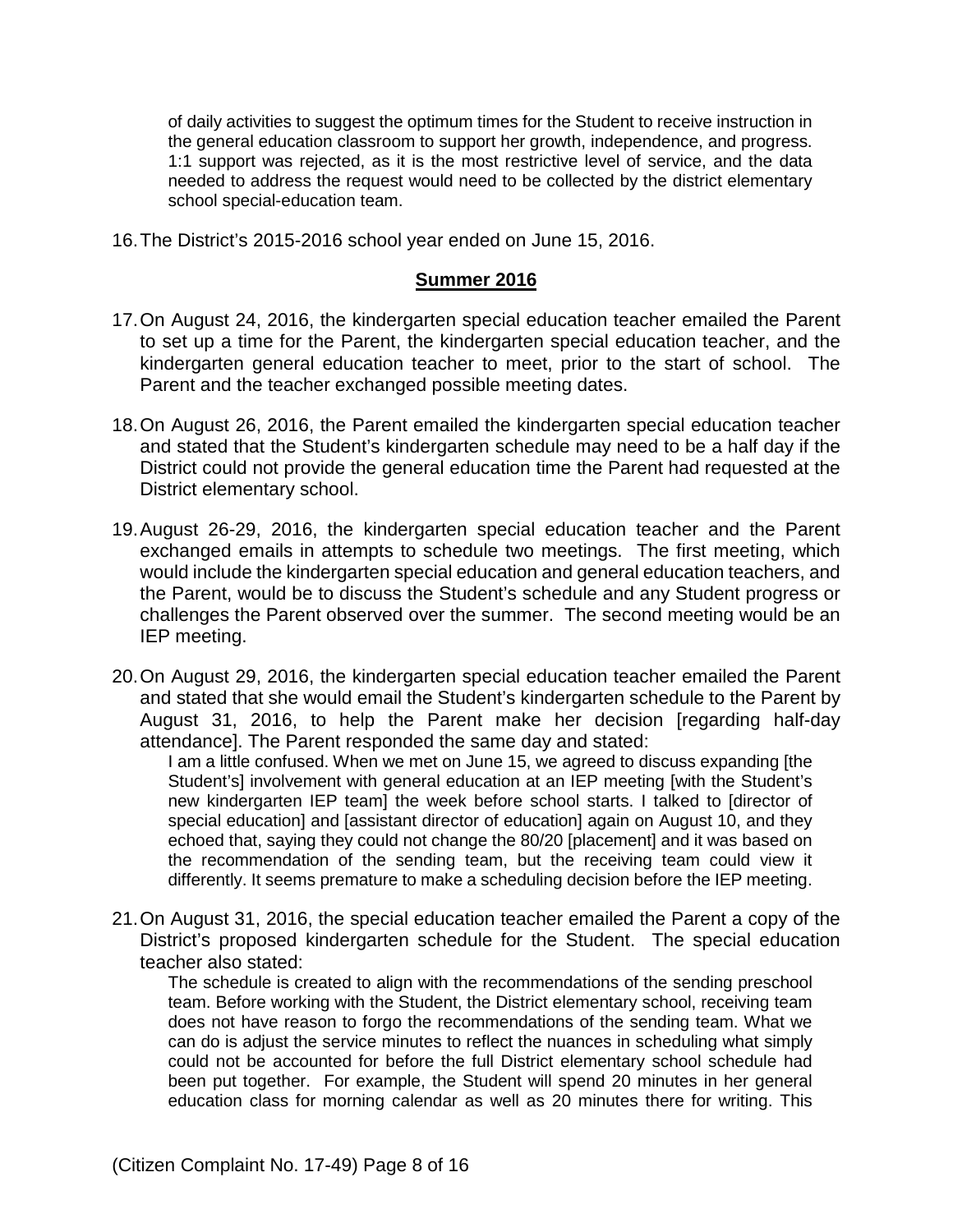means there will be 40 minutes rather than 30 minutes of academic specially designed instruction in her general education classroom and can be reflected in her IEP service minutes.

- 22.On September 1, 2016, the Student's preschool special education teacher emailed the assistant director of special education and the District preschool coordinator regarding a phone call she had received from the Parent. The preschool teacher stated that she was unsure how to address the Parent's statements, which included that "[T]he director of special education has told her that I have complete control over [Student's] placement, and if [Student] is on the cusp of Ready Start in January, why is she being placed in 80/20 [learning center/general education placement] for kindergarten." The preschool teacher stated that the Parent had wanted to discuss the teacher's data regarding the Student over the phone, and that she had told the Parent any information she wanted to discuss could be discussed at the IEP meeting tomorrow. The teacher asked that the assistant director contact her.
- 23.Also on September 1, 2016, the Parent emailed the preschool teacher and stated, "At least think about recommending [Student] for more general education time. She really needs it now and everyone is looking to you for recommendations." The preschool special education teacher forwarded the Parent's email to the assistant director of special education and the preschool coordinator and asked for direction, stating that she was concerned about the Parent's understanding of how the process works.
- 24.Also on September 1, 2016, the Parent emailed the preschool special education teacher a second time and stated that on August 10, she met with the director of special education and the assistant director of special education. The Parent stated that the director assured her that there were a variety of placements for kids in the learning center and that not everyone lands at 80% learning center and 20% general education. The Parent further stated that the Student's placement was based on preschool recommendations and that the Parent would need the whole IEP team to change it. The Parent stated that the kindergarten special education teacher had also said that she was keeping the Student's least restrictive environment the same, based on ""preschool recommendations." The Parent stated, "[E]ither you have a tremendous amount of power, or everyone is throwing you under the bus – I'm not sure which. Maybe a bit of both." The Parent then asked the preschool specialeducation teacher to consider revising her prior recommendation at the upcoming September 2 IEP meeting.
- 25.On September 2, 2016, the preschool special education teacher emailed the District members of the Student's kindergarten IEP team, the special education director, the assistant special education director, and the preschool coordinator and stated that she had received another email from the Parent. The preschool special education teacher stated:

I want to make a clarification with [email recipients], it is my team's understanding that the sending team makes a recommendation for placement in special education or general education. Then my team works with the receiving team to determine the minutes that we will put into the IEP. We rely on the receiving team's professional judgment to determine the minutes. We are okay with whatever minutes the receiving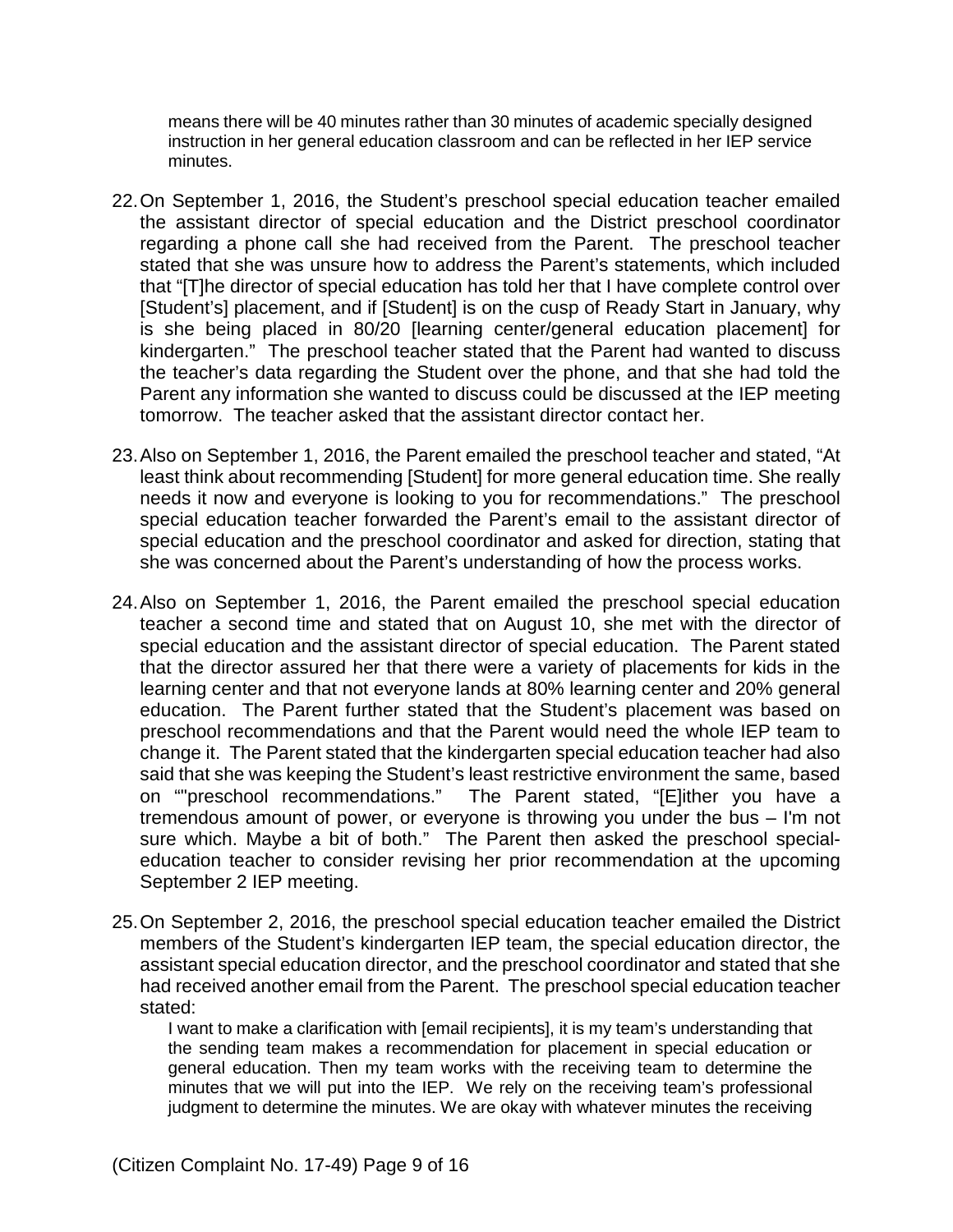team, after observing student in preschool and speaking with us, wants to determine. Is this correct?

In response, the kindergarten special education stated:

I agree that the percentage of general education time has been a source of confusion to many people in this process. The percentage under the services grid lists time in the day she is not receiving any services. When a service lists general education as the location, it is not reflected in the percentage below because it is still a time when special education services are delivered. I think it will be very important for that to be clarified with the parent at the meeting. I updated the Student's service minutes and LRE statement to hopefully make her daily schedule more clear. A printed copy of her daily schedule will be very helpful at this meeting. At this time, the [District elementary school] team feels that the schedule and service minutes for the Student align with the IEP, the preschool data, and the wonderfully thorough observational data the preschool has provided. Once we get to know the Student and take data on her growth here at the [District elementary school] we may change her IEP and her programming.

- 26.Also on September 2, 2016, the Student's new kindergarten IEP team met to review the Student's June 2016 IEP amendment and then discuss the Parent's concerns. The IEP team then again amended the Student's November 2015 IEP to reflect that the kindergarten school day was 1,760 minutes per week and that the Student would spend 23.01% of her school week in a general education setting.
- 27.On September 3, 2016, the Parent drafted a letter to the District members of the Student's kindergarten IEP team. The Parent stated that key action items from the September 2, 2016 meeting included:
	- The team decided to reevaluate right away using the private evaluations and private testing and incorporating the results into one report
	- The team agreed to meet at the beginning of November for an IEP meeting to discuss the report and consider how to meet the Student's needs
	- The Parent understands that the team will discuss expanding the Student's time in general education in a meaningful way at that meeting
	- The assistant director of special education stated that she would reach out to the private BCBA so that she could work with the team on how to use ABA techniques with the Student
	- The Parent's request to revise a goal and update present levels of this meeting was refused and put off until the November meeting
	- The Parent's request to increase time in general education was refused and the discussion was put off until the November meeting
	- The Parent's request for an ABA trained aide was refused

The Parent then stated that she had continued concerns that the Student's needs could not be met through the District elementary school's approach. The Parent said that the Student was an ABA learner and required 1:1 prompts and incentives to practice new academic skills. The Parent stated the Student would require 1:1 assistance regardless of whether she was in a special education or general education environment. Additionally, the Parent stated that due to language processing issues, the Student was a visual learner, and due to her visual impairment, the Student required an aide to help with vision tools and to reteach at a close proximity in order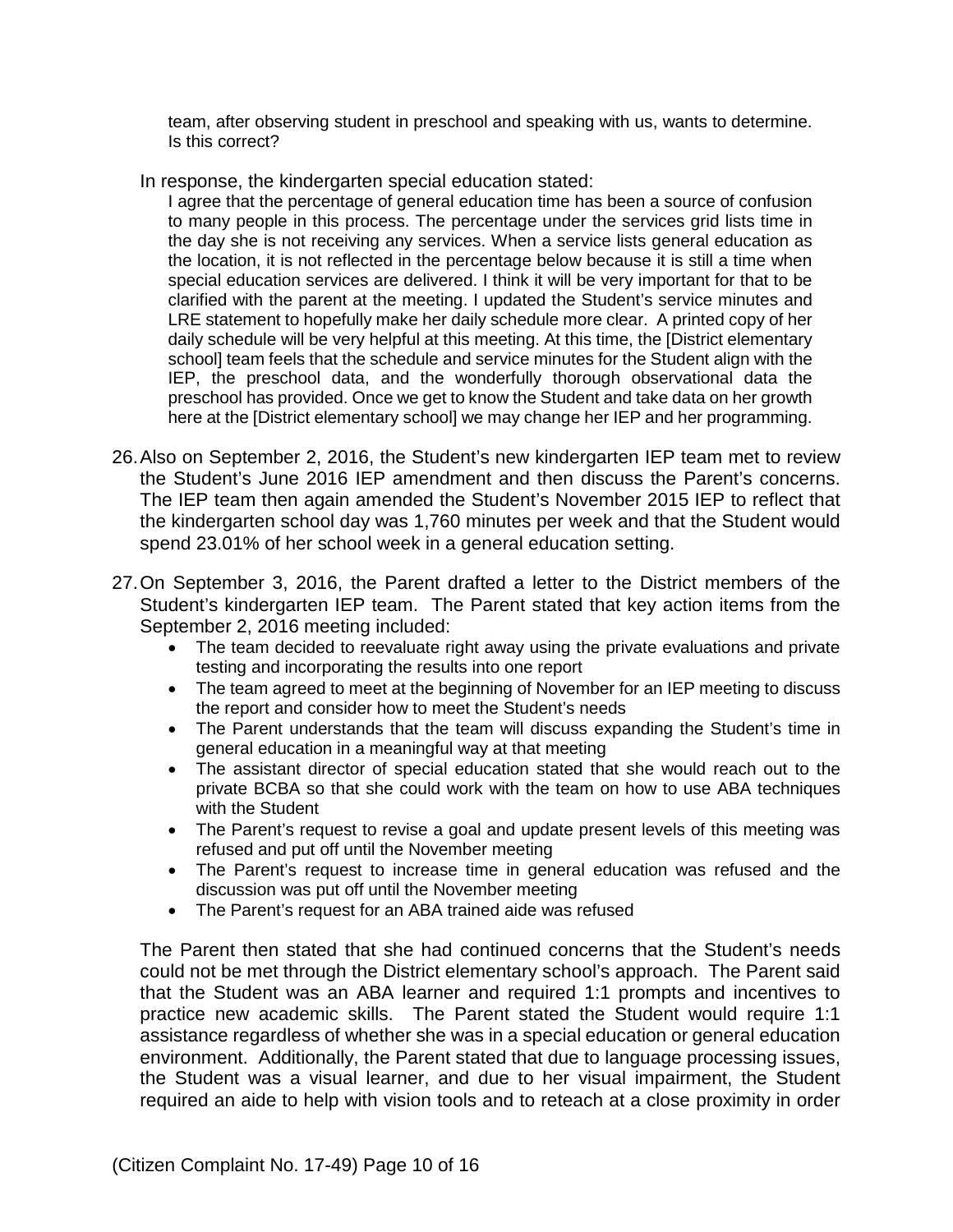for the Student to access the curriculum. The Parent also stated she was continuing to request an ABA aide for the Student. The Parent then stated:

The message I heard at the meeting was that we cannot use an ABA therapist at school because it might upset the paraeducator union, and we can't use a paraeducator in kindergarten, because then she may leave at age 21 with no independent skills. Therefore, since the [District] is eliminating 1:1 aides in the general education environment as an available option, we feel that the team is not considering the full range of supports and services. Student requires a 1:1 aide and to be learning with typical peers in order to benefit from special-education. The plan in place does not meet this need. We will temporarily implement a half-day schedule at the [elementary school] so that Student can have meaningful and consistent ABA in a general education setting offsite.

# **2016-2017 School Year**

- 28.The District's 2016-2017 school year began on September 6, 2016, and the Student began attending the District kindergarten special education program.
- 29. The Student's a.m. schedule for Monday  $-$  Friday stated<sup>3</sup>:
	- 9:00 9:25 Morning calendar in general education classroom
	- 9:30 10:00 Morning circle in special education classroom
	- 10:00 10:10 Snack in special education classroom
	- 10:15 10:45 Reading groups/motor room rotations in special education classroom
	- 10:45 11:05 Writing in general education
	- 11:05 11:25 Workbox in special education classroom
	- 11:30 12:00 Lunch with general education classroom

The Student's p.m. schedule for Monday – Friday stated:

- 12:00 12:30 Recess
- 12:30 1:00  $K/1^{st}$  learning group in special education classroom
- $1:00 1:30$  Functional academics/music with  $5<sup>th</sup>$  grade buddies
- 1:35 2:05 PE/social group on general education
- 2:10 2:40 Social general education SDI/Math
- 2:40 3:10 Snack/art/recess/sensory with general education peers in special education classroom/ social general education SDI
- $\bullet$  3:10 3:30 Good-bye circle
- 30.On September 16, 2016, the District issued a prior written notice, addressing the September 2, 2016 IEP meeting. The notice stated that the IEP team decided to update the Student's service minutes by adding 10 minutes of cognitive services in the general education setting. The notice stated the IEP team considered increasing the Student's minutes in the general education environment to 50%, per the Parent's request, but rejected the request because the IEP team felt that the Student continued to need the support of a learning center classroom to focus on improving her preacademic and independent skills. The notice further stated that the Parent decided to

l

<sup>&</sup>lt;sup>3</sup> The Parent arranged to have the Student attend a private school for afternoon kindergarten starting in September. The Student only attended the District kindergarten from 9–11:30 a.m.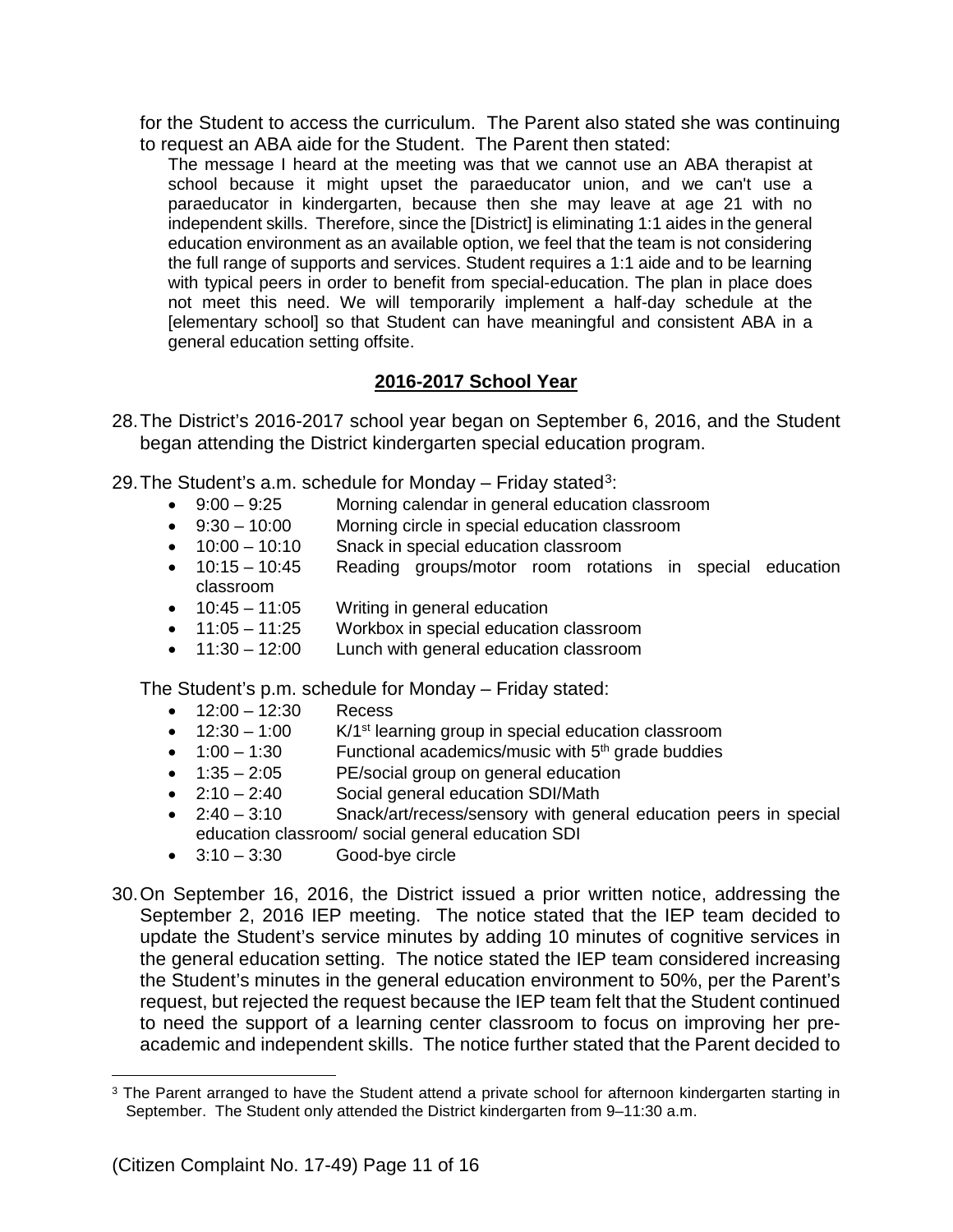have the Student attend kindergarten for a half day, so she could receive private ABA services in the afternoon. The notice further stated, "The Parents will pick the Student up at 11:30 a.m. each day. Parent indicated awareness that the Student would be missing services that were offered to her in the afternoon. The Student started attending the District elementary school on September 9, 2016, but only for half day, per Parent request." Additionally, the notice stated that the IEP team agreed to have the reevaluation process completed prior to the Student's annual IEP review date (November 3, 2016). The IEP team agreed that collecting information through the reevaluation process and by observing the Student's performance in the learning center and general education classrooms would provide additional, helpful information toward creating the most appropriate IEP for the Student.

- 31.On October 16, 2016, the Parent emailed the District director of school support and the District superintendent and stated that the Student's IEP team had met four times since May 25 with no change in the Student's placement. The Parent stated that the Student's reevaluation and IEP meetings would be occurring in two weeks, and that she did not want to be forced out of the Student's local school and community, because the team will not implement a plan that adequately met the Student's needs.
- 32.On October 24, 2016, the director of school support responded to the Parent, via email, copying the District director of special education and assistant director of special education, and stated (in relevant part), "Placement of students is an IEP decision. It is only in the context of an IEP team that placement can be considered so I will have to direct you back to the Student's school team to have this discussion." The Parent replied, that same day, and stated (in relevant part), "My IEP team needs leadership support to understand inclusion practices before November 2, 2016 […] Please explain to me and the IEP team what is meant by the [phrase] 'implementation of inclusion practices' and how this will be supported."
- 33.On October 24, 2016, the Parent emailed the kindergarten special education and general education teachers, the vision and mobility specialist, the principal, and the Student's BCBA. The Parent stated that in preparation for the Student's IEP meeting, she wanted to share her vision for the Student's future and also share a policy letter from the U.S. Department of Education from September 2015 regarding inclusion practices in special education.
- 34.On October 27, 2016, the District completed the Student's three-year reevaluation. The evaluation group reviewed the results of the reevaluation and determined that the Student continued to qualify for specially designed instruction under the category of autism. The evaluation report recommended the Student continue to receive specially designed instruction in the areas of speech/language, social/emotional, adaptive, vision, reading, writing, and math. The evaluation report also recommended that the Student continue to receive speech/language and orientation and mobility as related services. The evaluation report stated that the Student no longer qualified for physical therapy or occupational therapy. The evaluation report included an observation data summary prepared by the District BCBA, which stated: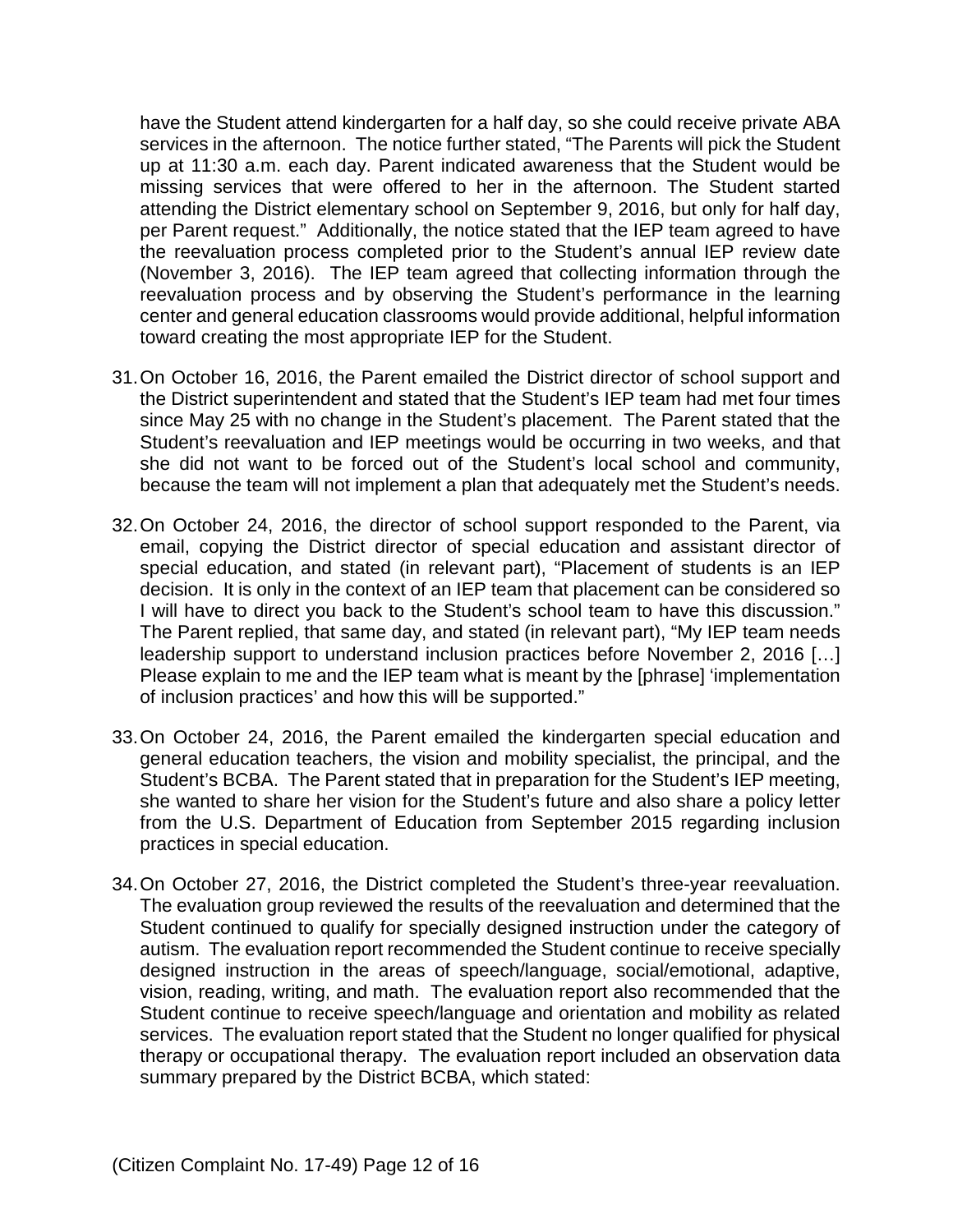The Student showed a number of strengths during all observations. She was very interested in learning. She wanted to be correct and was upset by making mistakes, and […]sometimes initiated correcting them independently. When she was attending to the activity and on task, she appeared to understand the content. She engaged in some very positive interactions with peers and adults, and also used her words to advocate for herself on several occasions. She seems to enjoy school much of the time and peers and teachers in all settings seem to enjoy being with her as well.

The evaluation report also included information provided by the Student's general education kindergarten teacher, which stated in relevant part:

The student does not demonstrate age-appropriate communication skills. She does not maintain conversations, ask questions or respond to others' comments commensurate with her peers. On occasion, she shows small interactions by responding "hi friend," or making a comment about a friend's clothing. The Student does not show an awareness as to how her peer received her statement or seek a response. The Student can express wants, needs, and make comments, but does not do so at the appropriate time. For example, she does not raise her hand, or gain my attention, before speaking. She is limited in her vocabulary and [her] ability to put together a clear and cohesive verbal statement. This seems to impact her success and communicating with peers.

- 35.On November 2, 2016, the Student's IEP team, including the Parent, met to develop the Student's annual IEP. The team discussed increasing the Student's service minutes to reflect more time in a general education setting. The IEP stated that, from November 7, 2016 – January 6, 2017, the Student would attend school 1,710 minutes per week, and spend 46.49% of her school week in a general education setting. The IEP included twenty-one annual goals, including three speech and language skills, five vision skills, four reading skills, three math skills, one writing skill, three adaptive skills, and three social/emotional skills.
- 36.On November 7, 2016, the District issued a prior written notice, proposing to change the Student's IEP. The notice stated that the Student's annual IEP meeting had been held on November 2, 2016, and that the Student's IEP service minutes were increased to reflect more time in general education. The notice stated that the IEP team reviewed current present levels and updated goals, accommodations, services, and least restrictive environment. The notice also stated the reason the District proposed to take action was:

As required by law, students who qualify for special education services are required to undergo an IEP review at least once per calendar year. Parent requested for the Student's general education minutes to be increased. Results of the reevaluation report suggests that some accommodations be added. The IEP team chose to increase general education minutes based on recommendations from the BCBA and the private evaluation report.

The notice further stated that other factors relevant to this action were:

Parent expressed desire to have the Student in general education classrooms for science and social studies. The team informed the Parents that most often the subjects are offered in the afternoon when the Student is not attending the elementary school. The specially designed instruction areas the Student will be missing due to the 11:30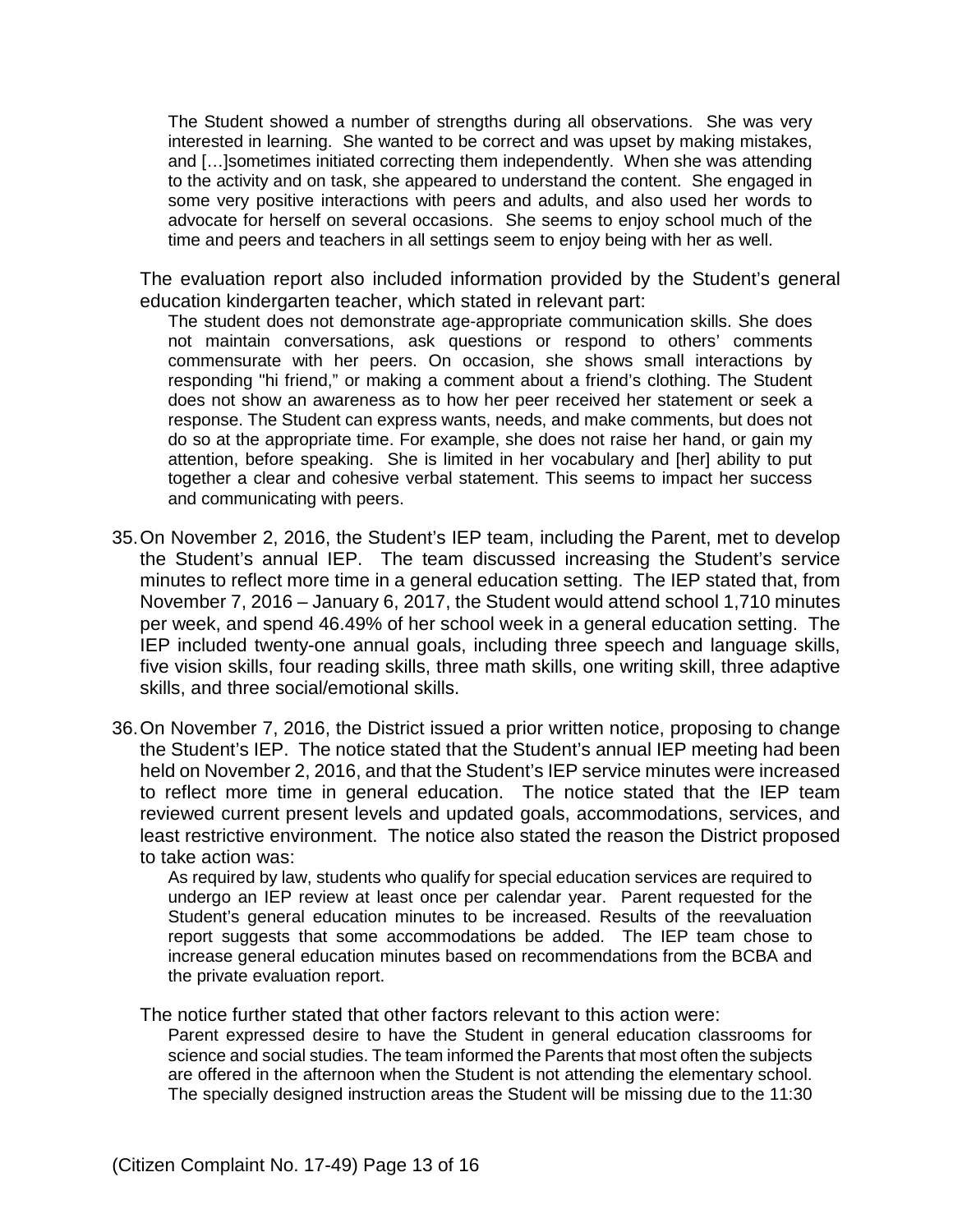AM pick up include math specially designed instruction, some reading comprehension specially designed instruction, some adaptive specially designed instruction, most social skills specially designed instruction, and 20 minutes of speech language pathology and related services. Goal progress will be limited for the specially designed instruction services taking place in the afternoon when the Student does not attend the District elementary school. The Student's plan also includes 10 hours of support services from the BCBA. The BCBA will help with data collection program planning and step training.

37.On June 12, 2017, the Parent filed this complaint.

# **CONCLUSIONS**

The Parent alleged that the District failed to follow procedures for determining the appropriate placement and least restrictive environment for the Student for the 2016-2017 school year. When determining the educational placement of a student eligible for special education, the placement decision must be determined annually and made by a group of persons, including the parents, and other persons knowledgeable about the student, the evaluation data, and the placement options. The selection of the appropriate placement for each student shall be based upon the student's IEP, the least restrictive environment, placement option(s) that provides a reasonably high probability of assisting the student to attain her annual goals, and with consideration of any potential harmful effect on the student or on the quality of services she needs.

Here, the District appropriately held an IEP meeting in May 2016, which included the Parent, to address the Student's transition to kindergarten during the 2016-2017 school year. The IEP team determined that the Student's kindergarten placement would include spending approximately 80% of her school week in a special education program for students with autism and 20% of her school week in a general education setting. However, the Parent disagreed with the placement decision because the Student's private evaluations stated that the Student needed to be learning with typical peers in order to benefit from special education and because the Student would be the only female and the only kindergartener in the autism program. The Parent then requested that the Student participate in a general education setting 50% of her school week and receive support from a 1:1 aide with ABA training.

In response to the Parent's concerns, the District held another IEP meeting in June 2016. At the June meeting, the IEP team reviewed information from the Student's private evaluations and additional information. The IEP team then rejected the Parent's request to increase the Student's time in a general education setting to 50% with the provision of a 1:1 aide, because a 1:1 aide "is the most restrictive level of service, and the data needed to address the request would need to be collected by the district elementary school special-education team." The District is incorrect in its belief that 1:1 paraeducator support is the most restrictive environment for all students. Paraeducator support is a supplementary aid and service, not a placement option on the continuum of alternative placements. When determining a student's least restrictive environment the District must ensure that the provision of services be provided to the maximum extent appropriate in the general education environment unless the nature or severity of the student's disability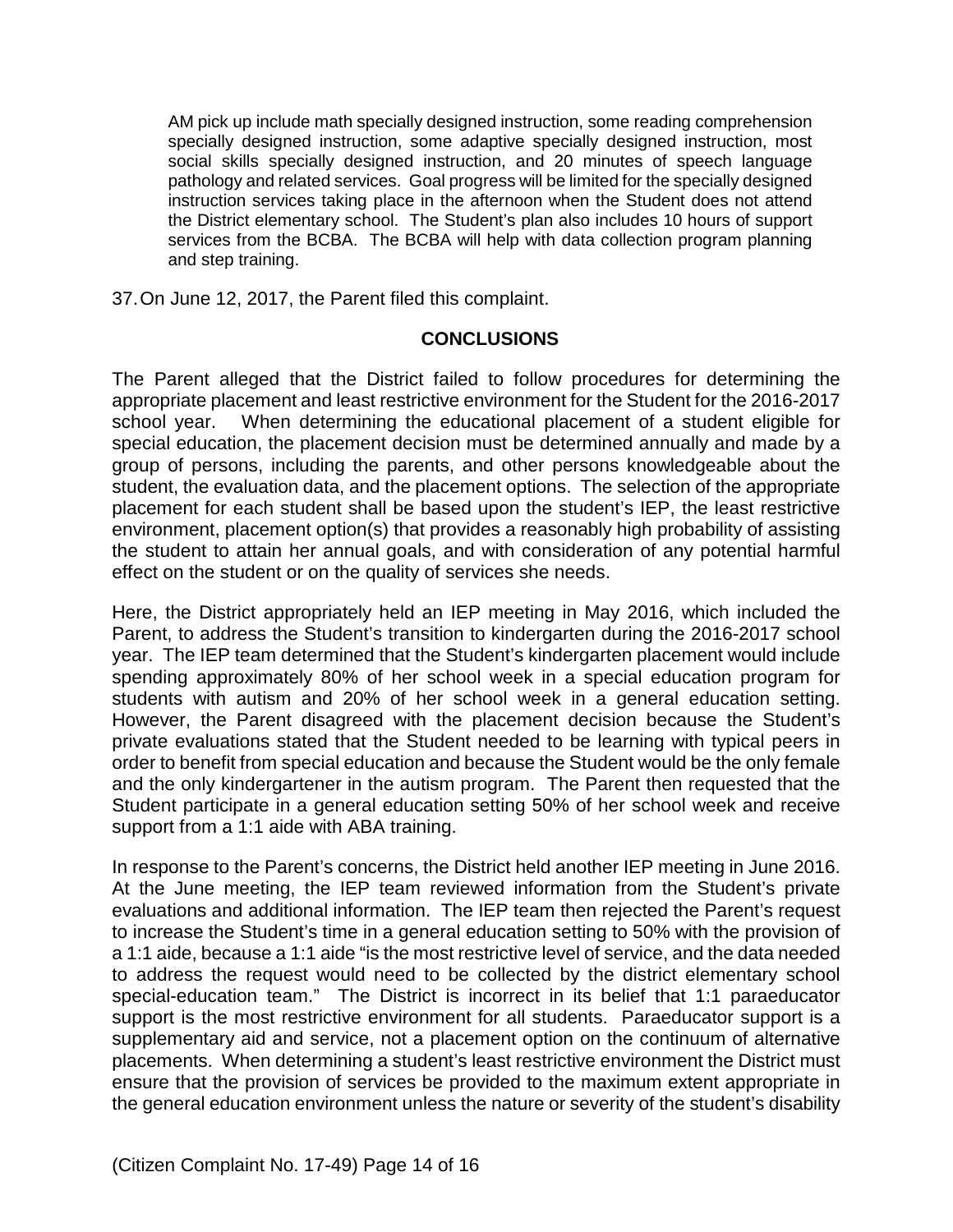is such that education in general education classes with the use of supplementary aids and services cannot be achieved satisfactorily. Based on the documentation in this complaint, the District did not base its decision to deny the Parent's request for 1:1 aide support on the Student's individualized needs. The District erred in failing to properly consider if the Student could participate in a general education setting with the provision of 1:1 aide support. However, in October 2016, the District completed a reevaluation of the Student and then developed a new IEP for the Student in November 2016, which increased her participation in general education to nearly 50%.

# **CORRECTIVE ACTIONS**

By or before **September 13, 2017**, **September 15, 2017**, and **October 16, 2017**, the District will provide documentation to OSPI that it has completed the following corrective actions.

#### **STUDENT SPECIFIC:**

By or before **September 8, 2017**, the District will hold an IEP meeting to review all information relevant to the Student's placement, including whether the Student could participate more often in a general education setting with supplementary aids and services, including a paraeducator. If the IEP team determines that the Student will receive additional support, the District will amend the Student's November 2016 IEP, or develop a new IEP for the Student to reflect that support. By **September 15, 2017**, the District will provide OSPI with a copy of: 1) the meeting invitation; 2) the Student's amended or new IEP; 3) a prior written notice documenting the IEP team's decisions; and, 4) any other related documentation.

# **DISTRICT SPECIFIC:**

By **September 29, 2017**, the District will develop final written guidance addressing the determination of the educational placement for a student eligible for special education and the factors that must be considered under WAC 392-172A-02060. The guidance will include examples and regulatory references. The guidance will be provided to certificated District special education certificated staff, including educational staff associates (ESAs). By **September 13, 2017**, the District will submit a draft copy to OSPI for review. OSPI will approve the written guidance or provide comments by September 22, 2017 and provide additional dates for review, if needed. By **October 16, 2017**, the District will submit documentation that it provided the guidance to all District special education certificated staff, including educational staff associates (ESAs). This will include a roster of all staff members who were required to receive the written guidance, so OSPI can cross reference the list with the actual recipients.

The District will submit a completed copy of the Corrective Action Plan (CAP) Matrix documenting the specific actions it has taken to address the violations and will attach any other supporting documents or required information.